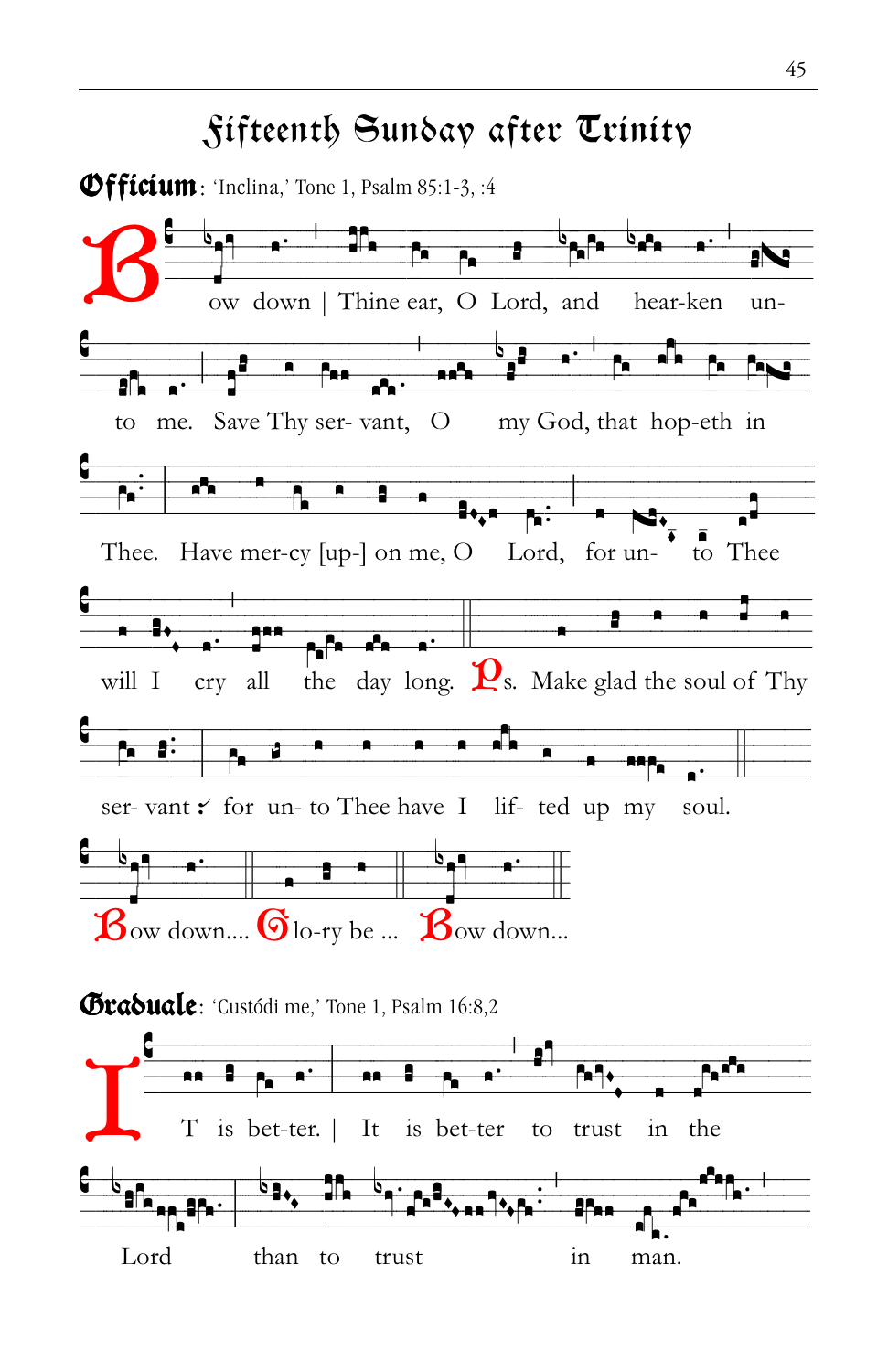



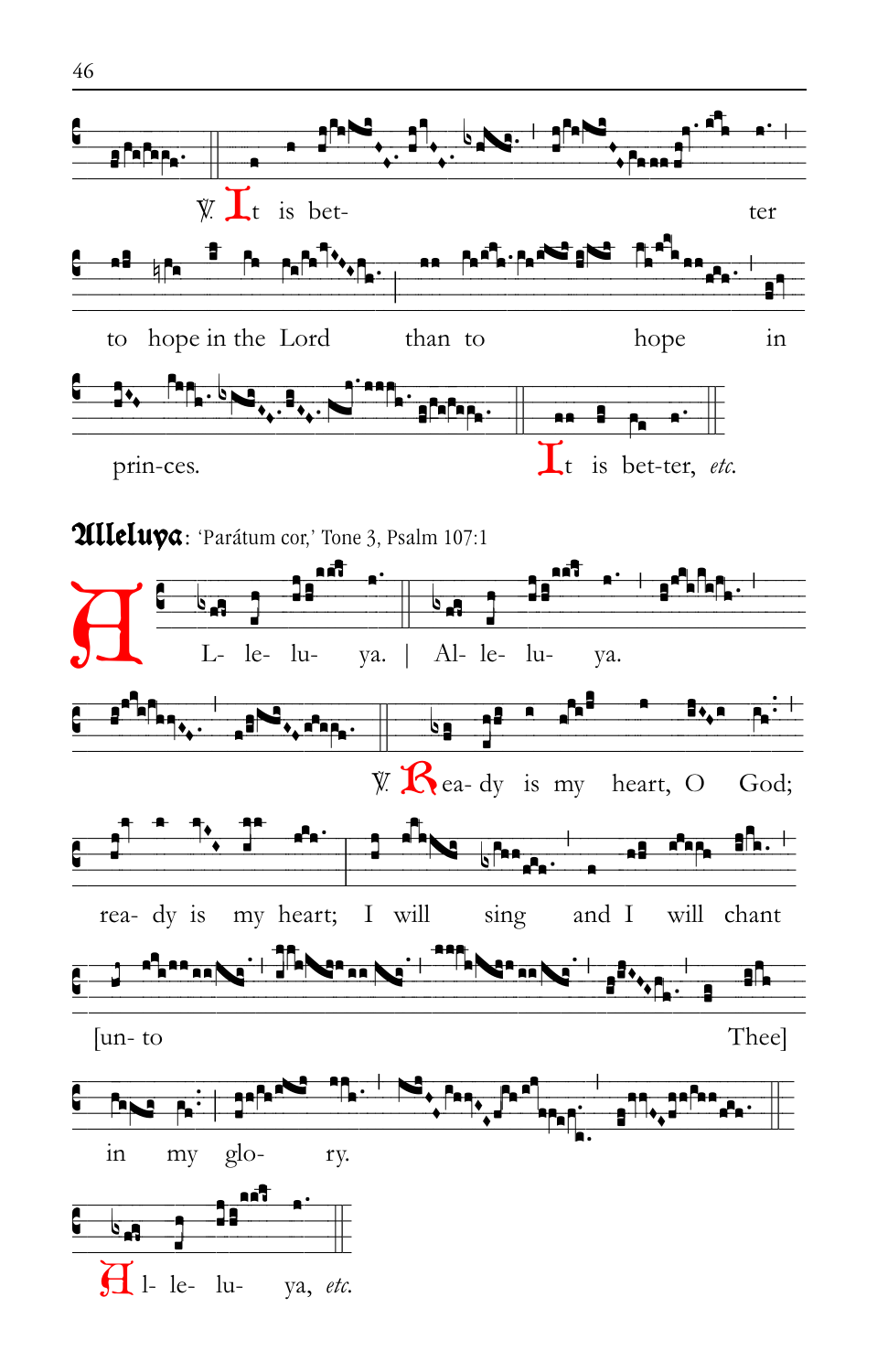

 $\bar{Y}$ .  $\bar{D}$  e set my feet upon a rock and He ordered my steps aright.

 $\overline{\mathbf{U}}$ ith patience...

 $\mathbb{W}$   $\Omega$  any, O Lord my God, are Thy wonders which Thou hast wrought, and in Thy thoughts there is none that shall be likened unto Thee. I have proclaimed the good tidings of Thy righteousness in the great congregation.

 $\overline{a}$ ith patience...

 $\mathbb{V}$   $\mathbf{O}$  Lord God, Thou knowest it; Thy righteousness have I not hid in my heart. Thy truth and Thy salvation have I declared. My helper and defender art Thou, O Lord.

 $\overline{a}$ ith patience...